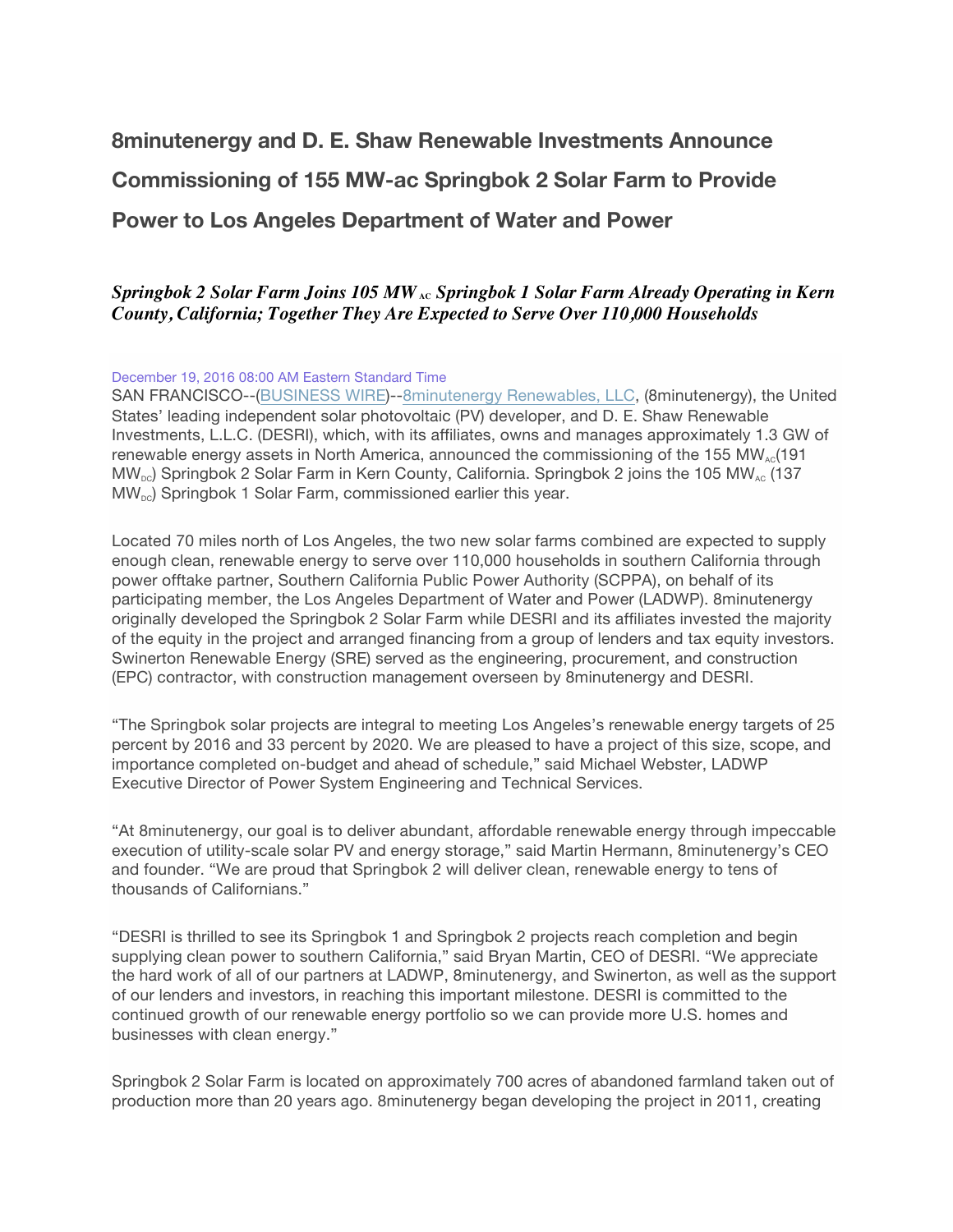an estimated 300 direct and 400 indirect jobs during construction in Kern County. The amount of greenhouse gas emissions expected to be avoided each year through operation of the projects is comparable to removing 111,000 cars from the road.

"Projects like Springbok 1 and 2 produce affordable, locally generated electricity while providing significant benefits to the local economy through job creation and collaboration with area businesses," said George Hershman, Senior Vice President and General Manager of Swinerton Renewable Energy. "Construction at Springbok 1 and 2 created over 700 jobs for Kern County and the surrounding area."

"The success of these projects in both providing positive economic impact and delivering clean energy to the region has been made possible by strong working relationships with SCPPA, LADWP, and the local Kern County Planning and Community Development Department as well as local community and environmental organizations for which we are grateful," said Tom Buttgenbach, President of 8minutenergy.

#### **About 8minutenergy Renewables, LLC**

Founded in 2009, 8minutenergy Renewables is the nation's largest independent developer of solar PV projects. To date, 8minutenergy has over 5.5 gigawatts under development in North America, been awarded more than 1.5 GW in power purchase agreements, and is developing some of the largest solar plants in the world, including the 800 MW Mount Signal Solar Farm in California. 8minutenergy has an unmatched ability to produce affordable clean energy and to deliver strong financial returns on utility-scale solar projects. For more information, please visit www.8minutenergy.com.

#### **About D. E. Shaw Renewable Investments**

D. E. Shaw Renewable Investments, L.L.C. (DESRI) and its affiliates acquire, own, and manage long-term contracted renewable energy assets in North America. DESRI's portfolio of renewable energy projects currently includes more than 26 wind and solar projects that represent approximately 1,300 MW of aggregate capacity. DESRI is a member of the D. E. Shaw group, a global investment and technology development firm with more than \$40 billion in investment capital as of October 1, 2016, and offices in North America, Europe, and Asia. Please visit www.deshaw.com for more information about the D. E. Shaw group.

#### **About Swinerton Renewable Energy**

Swinerton Renewable Energy (SRE) offers engineering, procurement, construction, and SOLV® services for solar photovoltaic plants throughout North America to a diverse range of clients. Over 125 years of building landmark projects, Swinerton has forged a reputation for unsurpassed safety, workmanship, on-time delivery, and customer satisfaction. Today, our team takes pride in building cost-effective solar systems that will generate reliable, clean power for many years to come. SRE has delivered over 1 GW solar projects and our SOLV team manages over 3.25 GW of PV plants. Learn more about Swinerton Renewable Energy at www.swinertonrenewable.com.

## Contacts